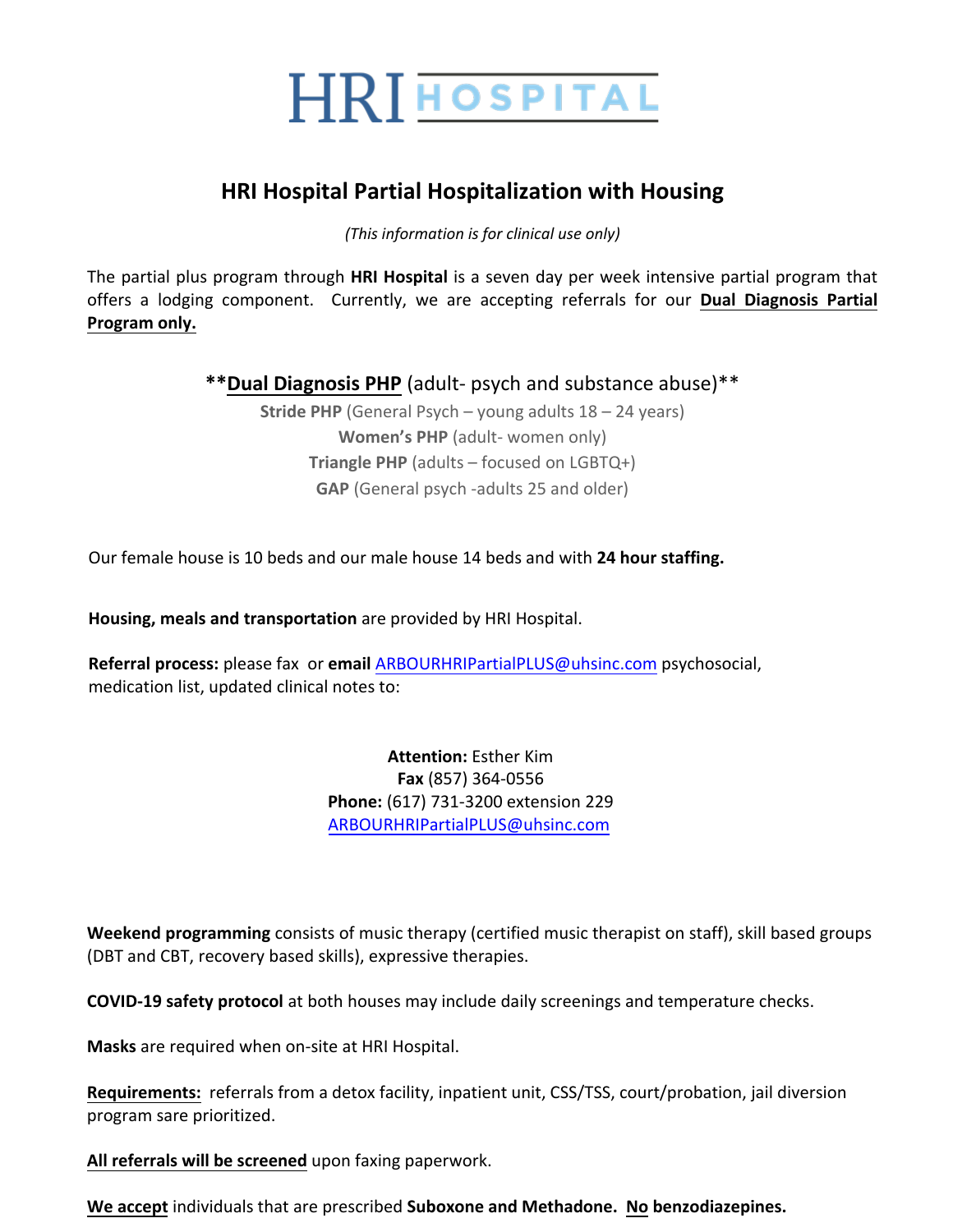## HRI HOSPITAL

|                                                                        | If applicable:                                    |
|------------------------------------------------------------------------|---------------------------------------------------|
|                                                                        |                                                   |
|                                                                        |                                                   |
| Psychiatric/Substance Diagnosis:                                       |                                                   |
|                                                                        | Date of Most Recent suicide attempt and method:   |
| <b>Medical Diagnosis:</b>                                              | Date of most recent SIB:                          |
|                                                                        | Date of last AH/VH:                               |
| Psycho-Social Stressors:                                               | Date of last violent or aggressive bx:            |
|                                                                        | Date of last substance use:                       |
|                                                                        | History/Active eating Disorder:                   |
|                                                                        | Legal issues:                                     |
|                                                                        | Sex offender status and level:                    |
| Current housing situation:                                             | Trauma history:                                   |
| Does patient receive income for sober placement:                       |                                                   |
| Pt's after care BEYOND PHP:                                            | Substance of choice/current length of sobriety:   |
| List the aftercare referrals:                                          |                                                   |
|                                                                        | Current stage of change/motivation for treatment: |
|                                                                        |                                                   |
|                                                                        | Other service (DNH, CSP, SOAP):                   |
|                                                                        |                                                   |
| PCP:                                                                   |                                                   |
| Please list clinical rational and justification for PHP level of care: |                                                   |

Lodging Component Application: Please attach biopsychosocial assessment, med list and recent notes.

HRI Hospital . 227 Babcock Street Brookline, MA 02446. (p): 617-731-3200 ext: 229 Please fax or email application and documents to 857-364-0556 ARBOURHRIPartialPLUS@uhsinc.com